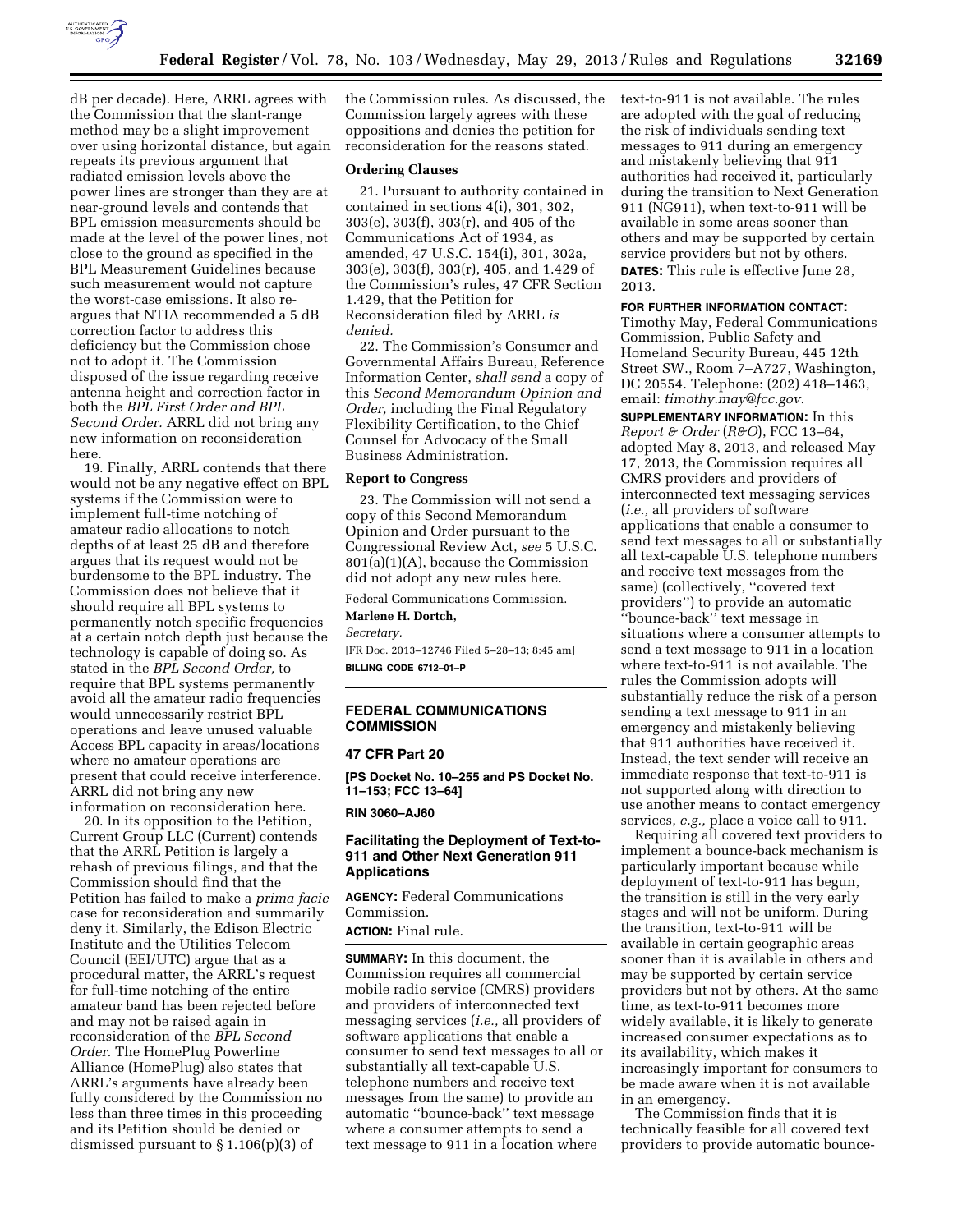back messages. The record in this proceeding indicates that some service providers already send an automatic bounce-back message to their subscribers when a subscriber attempts to send a text to 911. In addition, the four largest CMRS providers—AT&T, Sprint Nextel, T-Mobile, and Verizon have voluntarily committed to provide bounce-back messaging capability throughout their networks by June 30, 2013. While the Commission finds that it is technically and economically feasible for all covered text providers to implement this capability quickly, the Commission recognizes that not all providers may be able to do so by the June 30, 2013 date to which the four major carriers are committed. Therefore, the Commission establishes September 30, 2013 as the deadline for all covered text providers to implement the bounceback capability required by this *R&O.*  However, the Commission encourages covered text providers to implement bounce-back message capabilities as soon as possible in order to deal expeditiously with the existing consumer confusion about the availability of text-to-911. Although this new requirement will impose additional costs on some of the covered text providers, the Commission has determined that these costs are small and likely will be far exceeded by the public benefits of substantially reducing the risk of persons sending a text message to 911 in an emergency and mistakenly believing that 911 authorities have received it.

In addition to all CMRS providers, the Commission extends the bounce-back requirements adopted in the *R&O* to all interconnected text messaging providers. The Commission defines interconnected text providers as those providers that enable a consumer to send text messages to all or substantially all text-capable U.S. telephone numbers and receive text messages from the same. Such providers of interconnected text messaging service include providers that enable the transmission of covered messages over their own networks or facilities (*e.g.,* CMRS licensees), as well as third-party or over-the-top (OTT) providers that enable the transmission of covered texts over another providers' network or facilities, including through the use of applications downloaded on mobile phones. For interconnected text applications on the market prior to the adoption of the *R&O,* interconnected text providers must make an update available by the September 30, 2013 implementation date. For future applications not on the market as of the date of the adoption of this *R&O,* 

interconnected text providers must incorporate a bounce-back message capability into their initial programming.

The Commission affirms that it is extending this provision only to interconnected text message applications as defined in the *R&O,* and not to non-interconnected IP-based messaging applications that support communication with a defined set of users of compatible applications but that do not support general communication with text-capable telephone numbers. Additionally, the Commission clarifies that the rules adopted in the *R&O* do not apply to voice-only service providers.

For clarity, the Commission states that the service must be capable of reaching ''all or substantially all'' text-capable U.S. telephone numbers and removing the reference to mobile numbers, since the North American Numbering Plan does not make distinctions between numbers in the plan. The Commission also affirms that the definition of interconnected text does not extend to text messages that are directed by IPbased messaging applications that support communication with a defined set of users of compatible applications but that do not support general communication with all or substantially all text-capable telephone numbers.

The Commission adopts its proposal with certain modifications to address concerns raised by commenters to the *FNPRM.*1 In general, the *R&O* requires all covered text providers (*i.e.,* both CMRS providers and interconnected text providers) to provide a bounce-back message when a consumer attempts to send a text message to a PSAP by means of the three-digit short code ''911'' and the covered text provider cannot deliver the text because (1) the consumer is located in an area where text-to-911 is not available, or (2) the covered text provider either does not support text-to-911 generally or does not support it in the particular area at the time of the consumer's attempted text.

The first scenario addresses the situation where the PSAP serving the consumer's geographic area has not yet implemented text-to-911 capability. The Commission includes the second scenario to address instances where a covered text provider does not support text-to-911, even in areas where the PSAP has implemented text-to-911 capability. This is necessary because

implementation of text-to-911 by covered text providers will not be uniform across the nation or within any given area. For example, most of the text-to-911 trials and deployments to date have involved PSAPs only receiving texts from a single carrier. In those situations, consumers of other carriers that are not yet supporting the PSAP's trial or deployment will be unable to send text messages to 911 for some period of time. Therefore, the Commission requires these carriers to provide a bounce-back message to consumers—even though the PSAP is making text-to-911 ''available'' in the area.

The Commission also notes that the rule it adopts today requires all covered text providers to implement bounceback capability even though some providers contend that they cannot and should not be required to support textto-911. The Commission has not yet decided the issue of whether all covered text providers should be required to support text-to-911 as proposed in the *FNPRM.* That issue remains pending in this proceeding, and the Commission does not prejudge it here. However, regardless of whether all covered text providers are eventually required to support text-to-911, the fact that they provide the ability to text to telephone numbers generally is likely to lead some consumers to assume that they also have text-to-911 capability. This could further lead consumers to put themselves at risk by attempting to send emergency text messages over such applications. The Commission therefore concludes that to prevent consumer confusion and protect life and safety in such situations, the bounce-back requirement should apply to all covered text providers that do not support textto-911 services.

As proposed in the *FNPRM,* the Commission requires covered text providers to provide bounce-back messages only in those cases where the provider (or the provider's text-to-911 vendor) has direct control over the transmission of the text message.2 The Commission does not require that a bounce-back be provided in every instance where a confirmation of delivery is not received by the text provider, because this may include circumstances outside the text

<sup>&</sup>lt;sup>1</sup> In the Matter of Facilitating the Deployment of Text-to-911 and Other Next Generation 911 Applications Framework for Next Generation 911 Deployment, PS Docket No. 11–153, PS Docket No. 10–255, *Further Notice of Proposed Rulemaking,* 27 FCC Rcd 15659, 78 FR 1799 (2012) (*FNPRM*).

<sup>2</sup> In the case of a preinstalled or downloadable interconnected text application, the Commission defines the application provider as having ''control'' for purposes of the bounce-back requirement. However, if the user or a third party modifies or manipulates the application after it is installed or downloaded so that it no longer supports bounce-back, the provider will be presumed not to have control.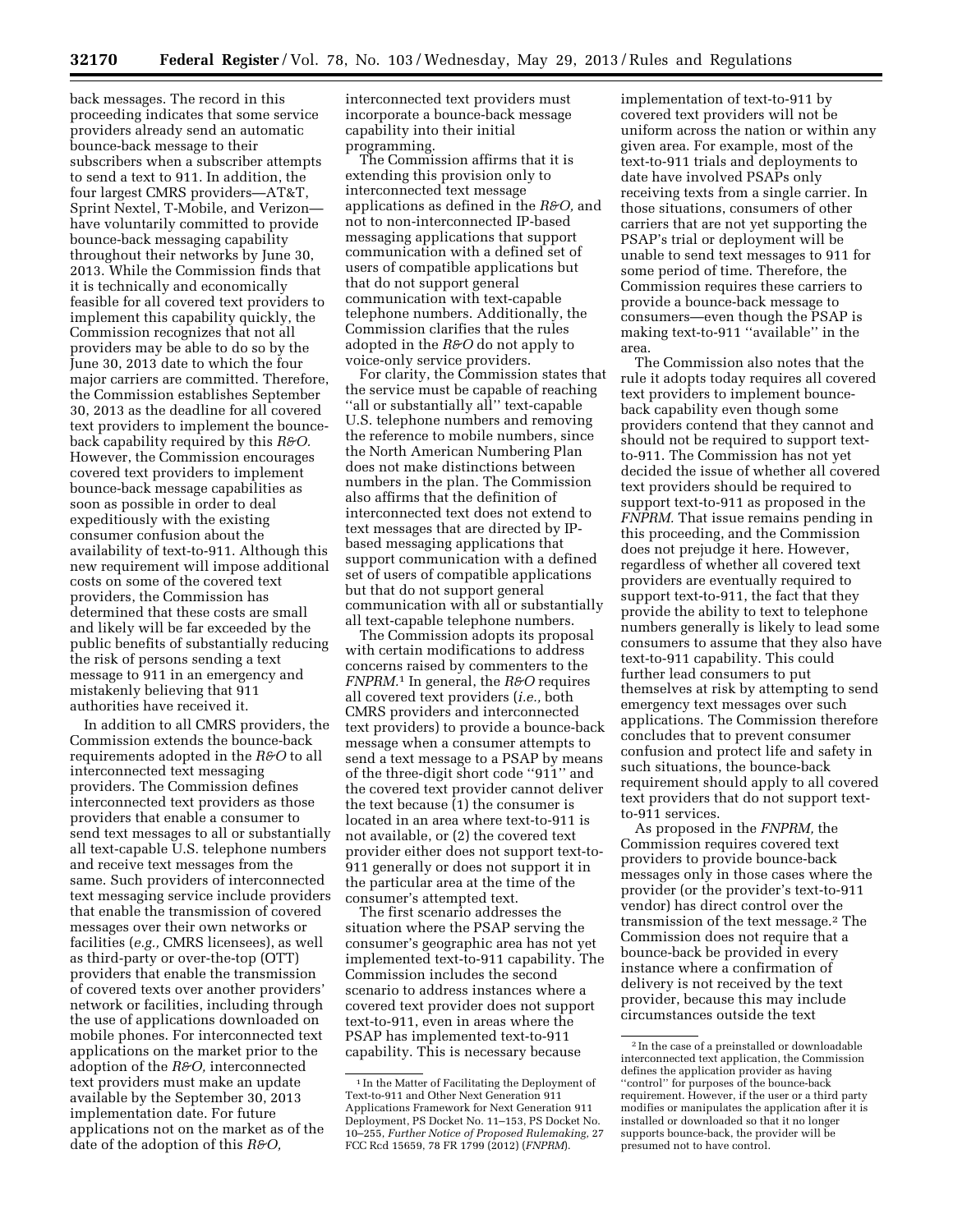provider's control. However, the Commission agrees that a bounce-back message should be provided when the text provider cannot determine the PSAP to which the text should be routed.

The Commission further clarifies that the obligation of an interconnected text provider with respect to providing an automatic bounce-back message may differ depending on whether the application uses an IP-based network or a CMRS provider's underlying SMS network to deliver text messages to textcapable telephone numbers. Some interconnected text applications use IPbased transmissions to route text messages to a server, which then converts the message to SMS if necessary for delivery to the destination number.3 In such cases, the interconnected text service provider is responsible for delivering an application-based automatic bounceback message to consumers if and when text-to-911 is unavailable. Other interconnected text applications are configured to transmit text messages in SMS format directly over the SMS network of the consumer's underlying CMRS provider, which will result in the application user receiving a bounceback message from the CMRS provider when text-to-911 is not available.4 In these cases, where the text message defaults to the underlying CMRS provider's network, the interconnected text provider satisfies its consumer notification obligation so long as it does not prevent or inhibit the CMRS provider's automatic bounce-back message from being delivered to the application user.

The Commission also requires covered text providers that are delivering texts to PSAPs that are supporting text-to-911 to provide a mechanism for the PSAP to request temporary suspension of text for any reason, including but not limited to network congestion, call-taker overload, PSAP failure, or security breach.<sup>5</sup> In those circumstances, the covered text provider must provide a bounce-back message to any consumer attempting to send a text to 911 in the area covered by the temporary suspension. Covered

text providers must also provide a mechanism to allow PSAPs to resume text-to-911 service after such temporary suspension. The Commission encourages carriers, interconnected text messaging providers and PSAPs to establish standard protocols and interfaces for triggering these mechanisms. The Commission also emphasizes that the bounce-back requirement will only apply where the PSAP requests the temporary shutdown using a notification mechanism established by the provider or the provider's vendor for this purpose. The Commission encourages PSAPs and covered text providers to work together when establishing temporary shutdown mechanisms, so that both PSAPs and providers are clearly apprised of their respective roles and have established procedures in place for establishing such temporary shutdowns.

For the reasons of public safety and public awareness cited above, the Commission does not find it appropriate to adopt any form of blanket exemption of the September 30, 2013 requirement for CMRS providers and interconnected text messaging providers that believe they will not be able to meet the deadline. Any covered providers who are unable to implement the bounceback requirement by September 30, 2013 should file a request for waiver. Waivers or exemptions from these requirements are best suited to a caseby-case analysis under the waiver standard, where the facts and circumstances of each individual case can be determined on its own merits.6 Notwithstanding the availability of the waiver process, we emphasize the important public safety purpose of this requirement and our expectation that providers will implement bounce-back messaging by the deadline.

The Commission requires all covered text providers to provide an automatic bounce-back message that includes, at a minimum, two essential points of information: (1) That text-to-911 is not available; and (2) that the consumer should try to contact 911 using another means. As an example, a sufficient bounce-back message that satisfies these criteria could say: *There is no text-to-*

*911 service available. Make a voice call to 911 or use another means to contact emergency services.* The Commission declines to require covered text providers to use specific wording.7 The Commission believes its approach affords covered text providers with the necessary guidance and flexibility to create bounce-back messages that are understood by their particular consumer base. In addition, the approach enables covered text providers to continue to use the messages they presently have in operation, to the extent that they conform to these criteria.8 This approach also provides sufficient uniformity in automatic bounce-back messages to allow for consistent training and public education materials.

Additionally, the Commission requires all CMRS providers to provide an automatic bounce-back message when a consumer roaming on a network initiates a text-to-911 in an area where text-to-911 service is not available. Consumers roaming on other carriers' networks have an expectation that they can access 911 services in an emergency. Given the important safety of life implications, carriers should make automatic bounce-back messages available to consumers roaming on their network to the same extent they provide such messages to their own subscribers.

The Commission recognizes that certain legacy devices are not capable of sending text messages to a three-digit short code. For those devices that are not capable of generating messages to 911 and whose text messaging software cannot be upgraded over the air (*e.g.,*  through a push software upgrade), the CMRS provider will never receive a message and thus cannot generate a bounce-back message.9 The Commission clarifies that legacy devices that are incapable of sending texts via three digit short codes are not subject to the bounce-back message requirement,

8Examples of current bounce-back messages that would satisfy our criteria include those offered by Heywire (''Heywire does not support Enhanced 911. If you are in need of emergency services, please dial 911 on your landline or mobile phone'') and Verizon (''Please make a voice call to 911. There is no text service to 911 available at this time'').

9*See* Motorola Mobility Comments at 2–3 (arguing that the proposed bounce-back message requirement would not help customers who may be located in an area where text-to-911 is supported but who are using a device that is not technically capable of sending a three digit short code).

<sup>3</sup>For example, TextMe (go-text.me/) and Heywire (*[www.heywire.com](http://www.heywire.com)*).

<sup>4</sup>For example, Apple Messages (*[www.apple.com/](http://www.apple.com/ios/messages/) [ios/messages/](http://www.apple.com/ios/messages/)*).

<sup>5</sup>*See, e.g., FNPRM,* 27 FCC Rcd at 15670 para., 32 & n.70 (proposing and seeking comment on whether an automatic bounce-back notification should be provided when, *inter alia,* a PSAP is unable to accept texts to 911, including circumstances where the PSAP may not be able to handle all incoming text messages, and discussing the temporary blocking of messages and sending of return bounce-back messages).

<sup>6</sup>The Commission may, on its own motion, waive its rules for good cause shown. 47 CFR 1.3. *See also Northeast Cellular Telephone Co., L.P.* v. *FCC,* 897 F.2d 1164, 1166 (D.C. Cir. 1990) (''FCC has authority to waive its rules if there is 'good cause' to do so.''). The Commission may also exercise its discretion to waive a rule where particular facts would make strict compliance inconsistent with the public interest, and grant of a waiver would not undermine the policy served by the rule. *See WAIT Radio* v. *FCC,* 418 F.2d 1153, 1159 (D.C. Cir. 1969), *aff'd,* 459 F.2d 1203 (D.C. Cir. 1972), *cert. denied,*  409 U.S. 1027 (1972).

<sup>7</sup>The Commission notes that its action does not preclude the voluntary adoption of a common automatic bounce-back message by covered text providers, developed by industry in coordination with public safety, consumer groups, disability rights advocates, and other interested parties. The Commission encourages close and continued coordination among all relevant parties to ensure the successful implementation of the automatic bounce-back message requirement.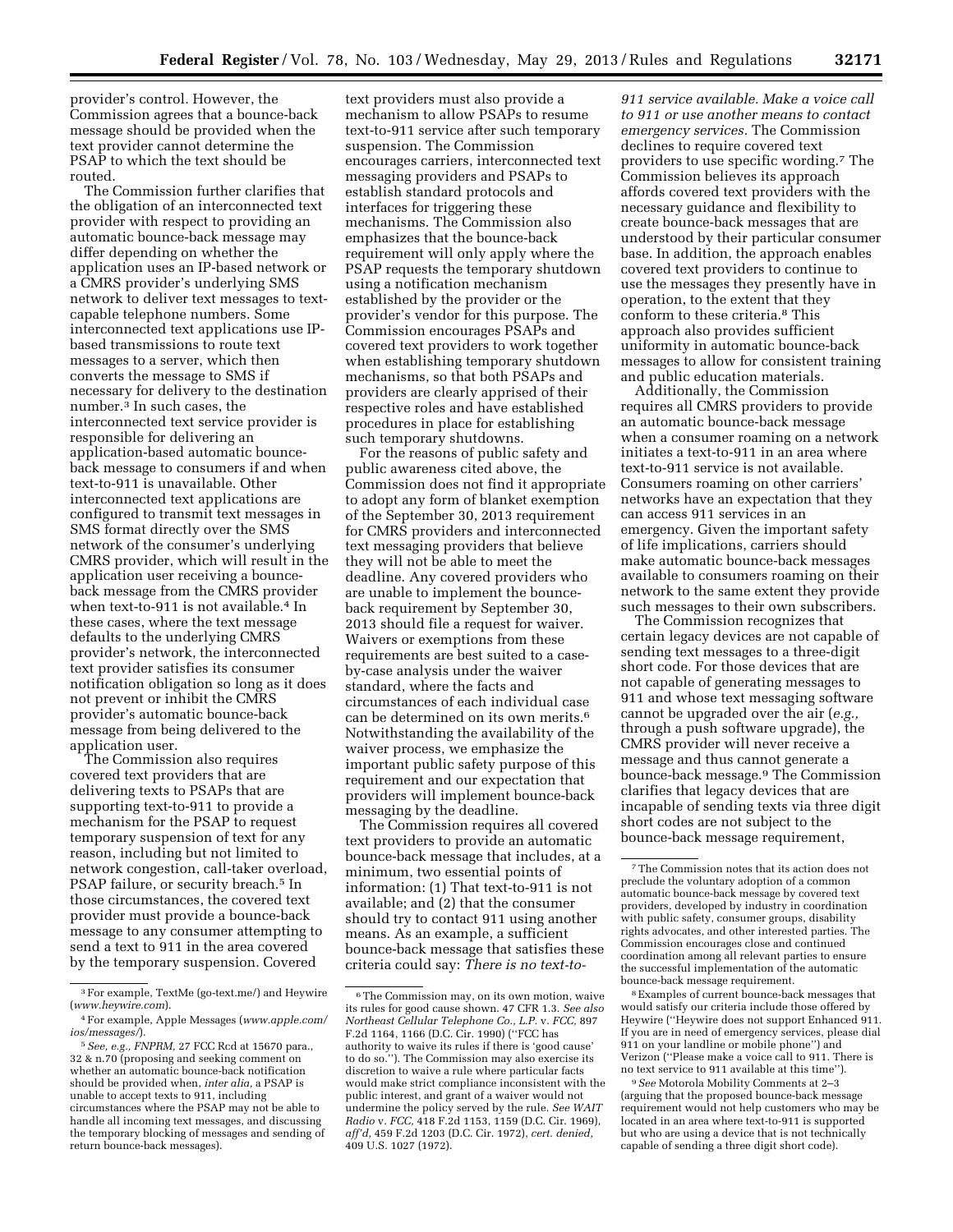provided the software for these devices cannot be upgraded over the air to allow text-to-911. In such cases, the messaging application or interface on the mobile device will likely provide an error message indicating an invalid destination number, reducing user confusion somewhat even if the message is less specific than the bounce-back message. If the text messaging software can be upgraded, however, the Commission treats such devices in the same manner as the software offered by interconnected text providers.

The Commission clarifies that CMRS providers are not required to provide an automatic bounce-back message when a consumer attempts to text 911 on a nonservice initialized phone. Deliberations of the EAAC have affirmed that the text capability of non-service initialized handsets is neither technically nor economically feasible.10 At the same time, the Commission notes that some providers may provide text messaging solutions that allow users to send text messages even on NSI phones (*e.g.,* Wi-Fi-enabled text applications). The Commission clarifies that those text providers must still provide bounceback messaging consistent with the rules we adopt today.

Finally, the Commission declines to require covered text providers to provide consumers with text-to-911 testing capability at this time. Until operational experience indicates otherwise, the Commission believes that consumer education efforts should discourage the sending of texts to 911 except in actual emergencies.

The Commission has already committed the Public Safety and Homeland Security Bureau (PSHSB) and the Consumer and the Consumer and Governmental Affairs Bureau (CGB) to implement a comprehensive consumer education program concerning text-to-911, and to coordinate their efforts with state and local 911 authorities, other federal and state agencies, public safety organizations, industry, disability organizations, and consumer groups. The Commission directs PSHSB and CGB to put in place a consumer information Web site that provides the public with information and instructions on how and when to use text-to-911 no later than June 30, 2013.

The *R&O* is available at *[http://](http://www.fcc.gov/document/text-911-bounce-back-message-order)  [www.fcc.gov/document/text-911](http://www.fcc.gov/document/text-911-bounce-back-message-order)  [bounce-back-message-order](http://www.fcc.gov/document/text-911-bounce-back-message-order)*.

### **Procedural Matters**

# *Paperwork Reduction Act*

The *R&O* does not contain new information collection requirements subject to the Paperwork Reduction Act of 1995 (PRA), Public Law No. 104–13. Therefore, it does not contain any new or modified information collection burden for small business concerns with fewer than 25 employees, pursuant to the Small Business Paperwork Relief Act of 2002, Public Law 107–198.

#### *Congressional Review Act*

The Commission will send a copy of this Report & Order to Congress and the Government Accountability Office pursuant to the Congressional Review Act, *see* 5 U.S.C. 801(a)(1)(A).

## **Final Regulatory Flexibility Analysis**

As required by the Regulatory Flexibility Act  $(RFA)$ ,<sup>11</sup> the Commission has prepared this present Final Regulatory Flexibility Analysis (FRFA) of the possible significant economic impact on small entities by the policies and rules proposed in this *R&O.* The Commission will send a copy of this *R&O,* including this FRFA, to the Chief Counsel for Advocacy of the Small Business Administration (SBA).12 In addition, the *R&O* and FRFA (or summaries thereof) will be published in the **Federal Register**.13

# *A. Need for, and Objectives of, the Proposed Rules*

In this *Report & Order* (*R&O*), the Commission requires all CMRS providers and providers of interconnected text messaging services (*i.e.,* all providers of software applications that enable a consumer to send text messages to all or substantially all text-capable U.S. telephone numbers and receive text messages from the same) to provide an automatic ''bounceback'' text message in situations where a consumer attempts to send a text message to 911 in a location where textto-911 is not available. The rules the Commission adopts in *R&O* will substantially reduce the risk of a person sending a text message to 911 in an emergency and mistakenly believing that 911 authorities have received it. Instead, the text sender will receive an immediate response that text-to-911 is not supported along with direction to

use another means to contact emergency services.

Requiring all CMRS providers and interconnected text providers to implement a bounce-back mechanism is particularly important because while deployment of text-to-911 has begun, the transition is still in the very early stages and will not be uniform. During the transition, text-to-911 will be available in certain geographic areas sooner than it is available in others and may be supported by certain service providers but not by others. At the same time, as text-to-911 becomes more widely available, it is likely to generate increased consumer expectations as to its availability, which makes it increasingly important for consumers to be made aware when it is *not* available in an emergency.

The record in this proceeding indicates that some service providers already send an automatic bounce-back message to their subscribers when a subscriber attempts to send a text to 911. In addition, the four largest CMRS providers—AT&T, Sprint Nextel, T-Mobile, and Verizon—have voluntarily committed to provide bounce-back messaging capability throughout their networks by June 30, 2013. In this *R&O,*  the Commission builds on this voluntary commitment and concludes that all CMRS providers and interconnected text providers (collectively, ''covered text providers'') should be required to provide this capability. The Commission further specifies the circumstances under which a bounce-back message must be provided and the information that the message must contain. Finally, while the Commission finds it is technically and economically feasible for all covered text providers to implement this capability quickly, the Commission recognizes that not all providers may be able to do so by the June 30, 2013 date to which the four major carriers are committed. Therefore, the Commission establishes September 30, 2013 as the deadline for all covered text providers to implement the bounce-back capability required by this *R&O.*  However, the Commission encourages covered text providers to implement bounce-back message capabilities as soon as possible in order to deal expeditiously with the existing consumer confusion about the availability of text-to-911. Although this new requirement will impose additional costs on some of the covered text providers, the Commission has determined that these costs likely will be far exceeded by the public benefits of substantially reducing the risk of persons sending a text message to 911

<sup>10</sup>*See, e.g., Report of Emergency Access Advisory Committee (EAAC) Subcommittee 1 on Interim Text Messaging to 9–1–1,* March 1, 2013 at 9.

<sup>11</sup>*See* 5 U.S.C. 603. The RFA, *see* 5 U.S.C.. 601 *et. seq.,* has been amended by the Contract With America Advancement Act of 1996, Public Law 104–121, 110 Stat. 847 (1996) (CWAAA). Title II of the CWAAA is the Small Business Regulatory Enforcement Fairness Act of 1996 (SBREFA).

<sup>12</sup>*See* 5 U.S.C. 603(a).

<sup>13</sup>*See id.*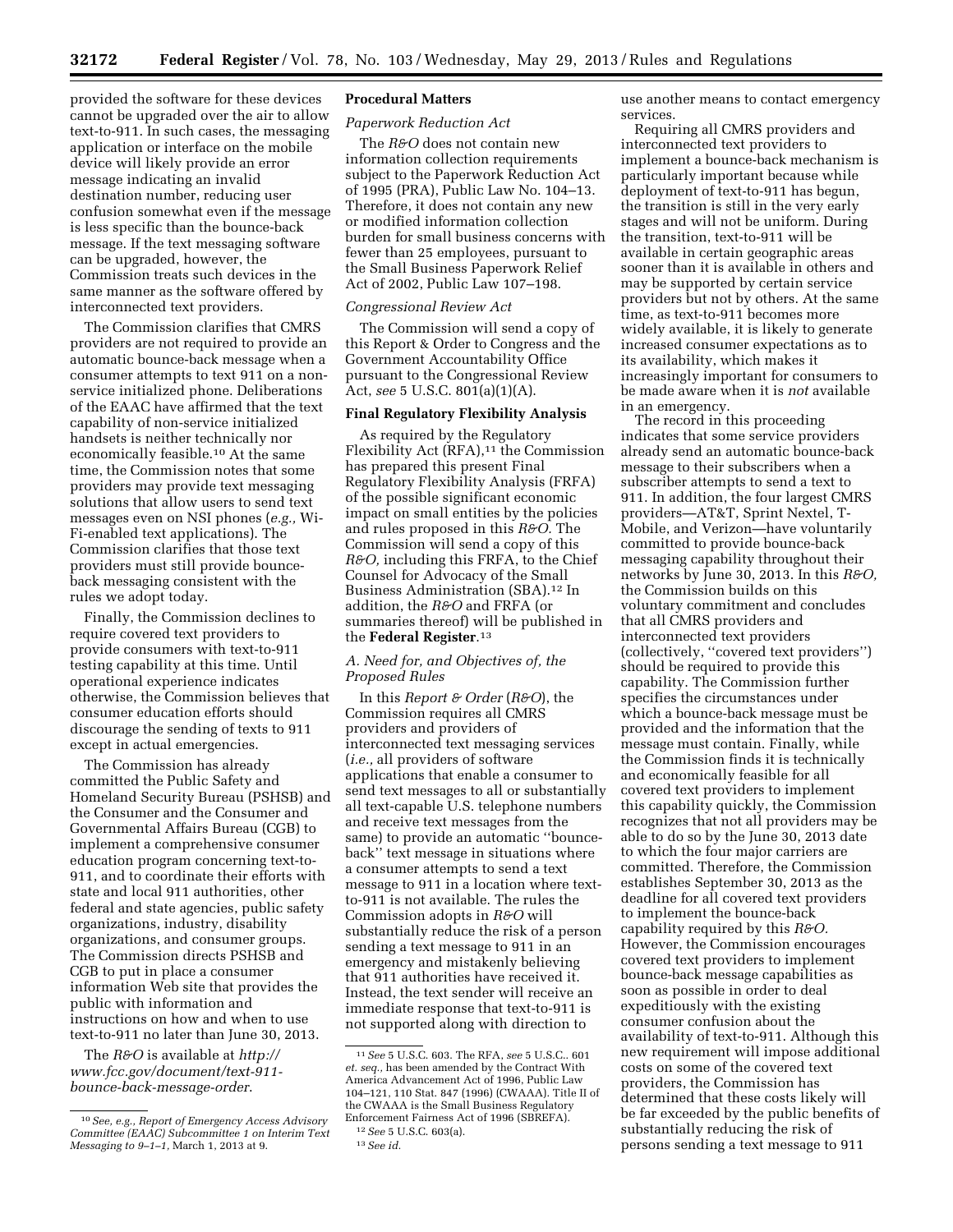in an emergency and mistakenly believing that 911 authorities have received it.

## *B. Summary of Significant Issues Raised by Public Comments in Response to the IRFA*

No commenter raised issues in response to the bounce-back portion of the IRFA included in the *FNPRM.* The Commission concludes that the proposed mandates here provide covered text providers and Public Safety Answering Points (PSAPs) with a sufficient measure of flexibility to account for technical and cost-related concerns. In the event that small entities face unique circumstances that restrict their ability to comply with the Commission's rules, the Commission can address them through the waiver process. The Commission has determined that implementing bounceback messages is technically feasible and the cost of implementation is small.

## *C. Description and Estimate of the Number of Small Entities to Which the Proposed Rules Will Apply*

The RFA directs agencies to provide a description of, and, where feasible, an estimate of the number of small entities that may be affected by the rules adopted, herein.14 The RFA generally defines the term ''small entity'' as having the same meaning as the terms ''small business,'' ''small organization,'' and ''small governmental jurisdiction."<sup>15</sup> In addition, the term ''small business'' has the same meaning as the term ''small business concern'' under the Small Business Act.16 A ''small business concern'' is one which: (1) Is independently owned and operated; (2) is not dominant in its field of operation; and (3) satisfies any additional criteria established by the SBA.17 Below, the Commission describes and estimates the number of small entity licensees that may be affected by the adopted rules of this *R&O.* 

*Small Businesses, Small Organizations, and Small Governmental Jurisdictions.* As of 2009, small businesses represented 99.9% of the

16 5 U.S.C. 601(3) (incorporating by reference the definition of ''small-business concern'' in the Small Business Act, 15 U.S.C. 632). Pursuant to 5 U.S.C. 601(3), the statutory definition of a small business applies ''unless an agency, after consultation with the Office of Advocacy of the Small Business Administration and after opportunity for public comment, establishes one or more definitions of such term which are appropriate to the activities of the agency and publishes such definition(s) in the Federal Register.

17 15 U.S.C. 632.

27.5 million businesses in the United States, according to the SBA.18 Additionally, a ''small organization'' is generally ''any not-for-profit enterprise which is independently owned and operated and is not dominant in its field.'' 19 Nationwide, as of 2007, there were approximately 1,621,315 small organizations.20 Finally, the term ''small governmental jurisdiction'' is defined generally as ''governments of cities, counties, towns, townships, villages, school districts, or special districts, with a population of less than fifty thousand.''21 Census Bureau data for 2007 indicate that there were 89,527 governmental jurisdictions in the United States.22 The Commission estimates that, of this total, as many as 88,761 entities may qualify as ''small governmental jurisdictions.''23 Thus, the Commission estimates that most governmental jurisdictions are small.

1. Wireless Telecommunications Service Providers

Below, for those services subject to auctions, the Commission notes that, as a general matter, the number of winning bidders that qualify as small businesses at the close of an auction does not necessarily represent the number of small businesses currently in service.

20 INDEPENDENT SECTOR, THE NEW NONPROFIT ALMANAC & DESK REFERENCE (2010).

22U.S. CENSUS BUREAU, STATISTICAL ABSTRACT OF THE UNITED STATES: 2011, Table 427 (2007).

23The 2007 U.S. Census data for small governmental organizations are not presented based on the size of the population in each such organization. There were 89,476 local governmental organizations in 2007. If we assume that county, municipal, township, and school district organizations are more likely than larger governmental organizations to have populations of 50,000 or less, the total of these organizations is 52,095. If we make the same population assumption about special districts, specifically that they are likely to have a population of 50,000 or less, and also assume that special districts are different from county, municipal, township, and school districts, in 2007 there were 37,381 such special districts. Therefore, there are a total of 89,476 local government organizations. As a basis of estimating how many of these 89,476 local government organizations were small, in 2011, we note that there were a total of 715 cities and towns (incorporated places and minor civil divisions) with populations over 50,000. CITY AND TOWNS TOTALS: VINTAGE 2011—U.S. Census Bureau, available at *[http://www.census.gov/popest/data/](http://www.census.gov/popest/data/cities/totals/2011/index.html) [cities/totals/2011/index.html.](http://www.census.gov/popest/data/cities/totals/2011/index.html)* If we subtract the 715 cities and towns that meet or exceed the 50,000 population threshold, we conclude that approximately 88,761 are small. U.S. CENSUS BUREAU, STATISTICAL ABSTRACT OF THE UNITED STATES 2011, Tables 427, 426 (Data cited therein are from 2007).

Also, the Commission does not generally track subsequent business size unless, in the context of assignments or transfers, unjust enrichment issues are implicated.

*Wireless Telecommunications Carriers (except satellite).* This industry comprises establishments engaged in operating and maintaining switching and transmission facilities to provide communications via the airwaves. Establishments in this industry have spectrum licenses and provide services using that spectrum, such as cellular phone services, paging services, wireless Internet access, and wireless video services.24 The appropriate size standard under SBA rules is for the category Wired Telecommunications Carriers. Under that size standard, such a business is small if it has 1,500 or fewer employees.25 Census Bureau data for 2007, which now supersede data from the 2002 Census, show that there were 3,188 firms in this category that operated for the entire year. Of this total, 3,144 had employment of 999 or fewer, and 44 firms had employment of 1,000 employees or more. Thus under this category and the associated small business size standard, the Commission estimates that the majority of wireless telecommunications carriers (except satellite) are small entities that may be affected by our actions.26

*Incumbent Local Exchange Carriers (Incumbent LECs).* Neither the Commission nor the SBA has developed a size standard for small businesses specifically applicable to incumbent local exchange services. The closest applicable size standard under SBA rules is for Wired Telecommunications Carriers. Under that size standard, such a business is small if it has 1,500 or fewer employees.27 According to Commission data, 1,307 carriers reported that they were incumbent local exchange service providers.28 Of these 1,307 carriers, an estimated 1,006 have 1,500 or fewer employees and 301 have more than 1,500 employees.<sup>29</sup> Consequently, the Commission estimates that most providers of incumbent local exchange service are

<sup>14</sup> 5 U.S.C. 603(b)(3).

<sup>15</sup> 5 U.S.C. 601(6).

<sup>18</sup>*See* SBA, Office of Advocacy, ''Frequently Asked Questions,'' *available at [http://web.sba.gov/](http://web.sba.gov/faqs/faqindex.cfm?areaID=24) [faqs/faqindex.cfm?areaID=24](http://web.sba.gov/faqs/faqindex.cfm?areaID=24)* (last visited Dec. 11,  $2012$ ).

<sup>19</sup> 5 U.S.C. 601(4).

<sup>21</sup> 5 U.S.C. 601(5).

<sup>24</sup>*[http://www.census.gov/cgi-bin/sssd/naics/](http://www.census.gov/cgi-bin/sssd/naics/naicsrch?code=517210&search=2007%20NAICS%20Search) [naicsrch?code=517210&search=2007%20NAICS](http://www.census.gov/cgi-bin/sssd/naics/naicsrch?code=517210&search=2007%20NAICS%20Search) [%20Search](http://www.census.gov/cgi-bin/sssd/naics/naicsrch?code=517210&search=2007%20NAICS%20Search)*.

<sup>25</sup> 13 CFR 121.201, NAICS code 517110. 26 *See [http://factfinder.census.gov/servlet/IBQ](http://factfinder.census.gov/servlet/IBQTable?_bm=y&-fds_name=EC0700A1&-geo_id=&-_skip=600&-ds_name=EC0751SSSZ5&-_lang=en) Table?*\_*bm=y&-fds*\_*[name=EC0700A1&-geo](http://factfinder.census.gov/servlet/IBQTable?_bm=y&-fds_name=EC0700A1&-geo_id=&-_skip=600&-ds_name=EC0751SSSZ5&-_lang=en)*\_*id=&-*\_ *skip=600&-ds*\_*[name=EC0751SSSZ5&-](http://factfinder.census.gov/servlet/IBQTable?_bm=y&-fds_name=EC0700A1&-geo_id=&-_skip=600&-ds_name=EC0751SSSZ5&-_lang=en)*\_*lang=en*. 27*See* 13 CFR 121.201, NAICS code 517110.

<sup>28</sup>*See* Federal Communications Commission, *Trends in Telephone Service* (Sep. 2010) at Table 5.3, *available at [http://hraunfoss.fcc.gov/](http://hraunfoss.fcc.gov/edocs_public/attachmatch/DOC-301823A1.pdf) edocs*\_*[public/attachmatch/DOC-301823A1.pdf](http://hraunfoss.fcc.gov/edocs_public/attachmatch/DOC-301823A1.pdf)* (*last accessed* Apr. 25, 2013). 29*See id.*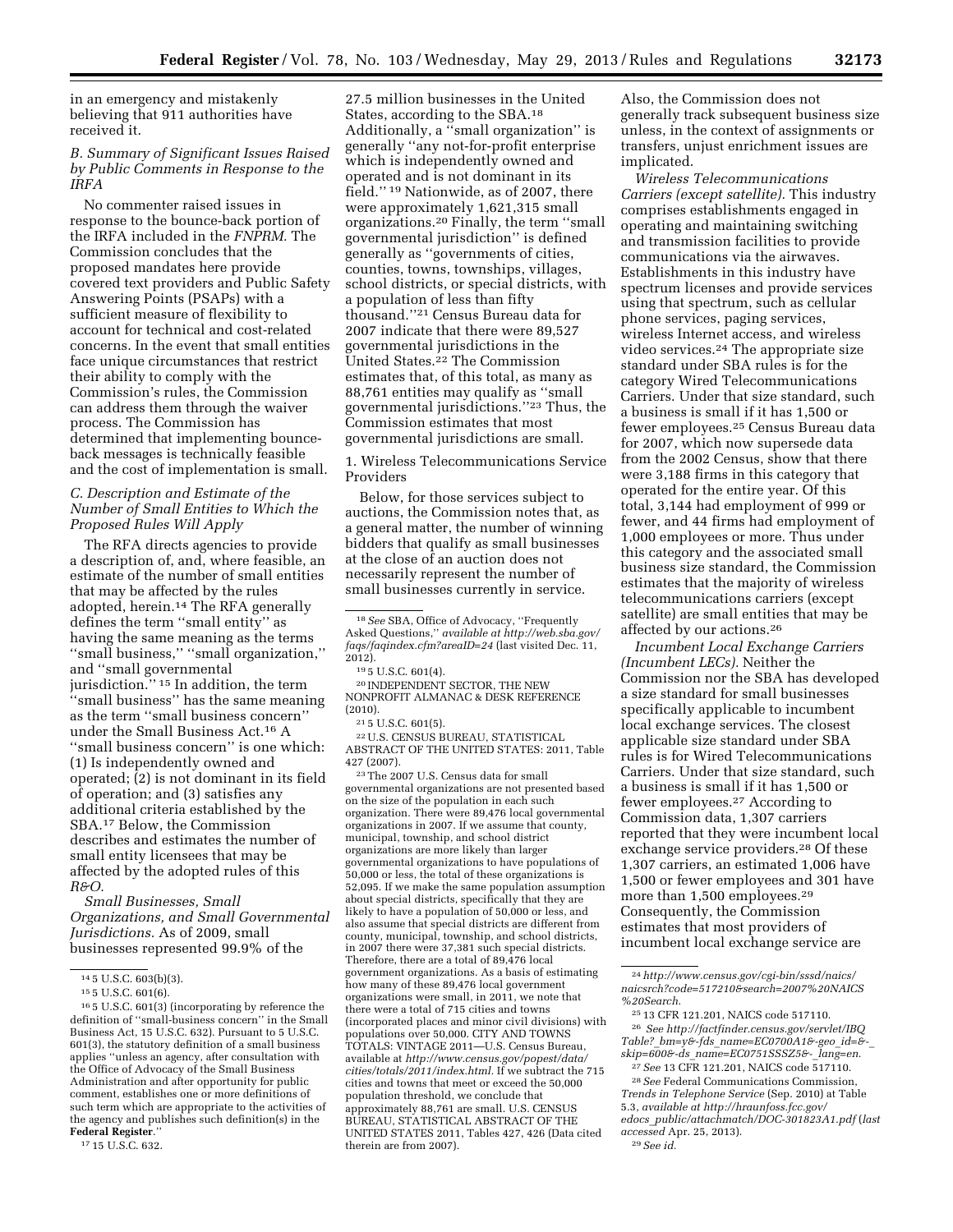small businesses that may be affected by rules adopted pursuant to the NPRM.

The Commission has included small incumbent LECs in this present RFA analysis. As noted above, a ''small business'' under the RFA is one that, *inter alia,* meets the pertinent small business size standard (*e.g.,* a telephone communications business having 1,500 or fewer employees), and ''is not dominant in its field of operation." 30 The SBA's Office of Advocacy contends that, for RFA purposes, small incumbent LECs are not dominant in their field of operation because any such dominance is not ''national'' in scope.31 The Commission has therefore included small incumbent LECs in this RFA analysis, although it emphasizes that this RFA action has no effect on Commission analyses and determinations in other, non-RFA contexts.

*Competitive Local Exchange Carriers (Competitive LECs), Competitive Access Providers (CAPs), Shared-Tenant Service Providers, and Other Local Service Providers.* Neither the Commission nor the SBA has developed a small business size standard specifically for these service providers. The appropriate size standard under SBA rules is for the category Wired Telecommunications Carriers. Under that size standard, such a business is small if it has 1,500 or fewer employees.32 According to Commission data, 1,442 carriers reported that they were engaged in the provision of either competitive local exchange services or competitive access provider services.33 Of these 1,442 carriers, an estimated 1,256 have 1,500 or fewer employees and 186 have more than 1,500 employees.34 In addition, 17 carriers have reported that they are Shared-Tenant Service Providers, and all 17 are estimated to have 1,500 or fewer employees.35 In addition, 72 carriers have reported that they are Other Local Service Providers.36 Of the 72, seventy have 1,500 or fewer employees and two have more than 1,500 employees.<sup>37</sup>

- 36*See id.*
- 37*See id.*

Consequently, the Commission estimates that most providers of competitive local exchange service, competitive access providers, Shared-Tenant Service Providers, and Other Local Service Providers are small entities that may be affected by rules adopted pursuant to the NPRM.

*Broadband Personal Communications Service.* The broadband personal communications services (PCS) spectrum is divided into six frequency blocks designated A through F, and the Commission has held auctions for each block. The Commission initially defined a ''small business'' for C- and F-Block licenses as an entity that has average gross revenues of \$40 million or less in the three previous calendar years.38 For F-Block licenses, an additional small business size standard for ''very small business'' was added and is defined as an entity that, together with its affiliates, has average gross revenues of not more than \$15 million for the preceding three calendar years.39 These small business size standards, in the context of broadband PCS auctions, have been approved by the SBA.40 No small businesses within the SBA-approved small business size standards bid successfully for licenses in Blocks A and B. There were 90 winning bidders that claimed small business status in the first two C-Block auctions. A total of 93 bidders that claimed small business status won approximately 40 percent of the 1,479 licenses in the first auction for the D, E, and F Blocks.<sup>41</sup> On April 15, 1999, the Commission completed the reauction of 347 C-, D-, E-, and F-Block licenses in Auction No. 22.42 Of the 57 winning bidders in that auction, 48 claimed small business status and won 277 licenses.

On January 26, 2001, the Commission completed the auction of 422 C and F

41*See Broadband PCS, D, E and F Block Auction Closes,* Public Notice, Doc. No. 89838 (rel. Jan. 14, 1997).

42*See C, D, E, and F Block Broadband PCS Auction Closes,* Public Notice, 14 FCC Rcd 6688 (WTB 1999). Before Auction No. 22, the Commission established a very small standard for the C Block to match the standard used for F Block. *Amendment of the Commission's Rules Regarding Installment Payment Financing for Personal Communications Services (PCS) Licensees,* WT Docket No. 97–82, *Fourth Report and Order,* 13 FCC Rcd 15743, 15768, para. 46 (1998).

Block Broadband PCS licenses in Auction No. 35. Of the 35 winning bidders in that auction, 29 claimed small business status.43 Subsequent events concerning Auction 35, including judicial and agency determinations, resulted in a total of 163 C and F Block licenses being available for grant. On February 15, 2005, the Commission completed an auction of 242 C-, D-, E-, and F-Block licenses in Auction No. 58. Of the 24 winning bidders in that auction, 16 claimed small business status and won 156 licenses.44 On May 21, 2007, the Commission completed an auction of 33 licenses in the A, C, and F Blocks in Auction No. 71.45 Of the 12 winning bidders in that auction, five claimed small business status and won 18 licenses.46 On August 20, 2008, the Commission completed the auction of 20 C-, D-, E-, and F-Block Broadband PCS licenses in Auction No. 78.47 Of the eight winning bidders for Broadband PCS licenses in that auction, six claimed small business status and won 14 licenses.<sup>48</sup>

*Narrowband Personal Communications Services.* To date, two auctions of narrowband personal communications services (PCS) licenses have been conducted. For purposes of the two auctions that have already been held, ''small businesses'' were entities with average gross revenues for the prior three calendar years of \$40 million or less. Through these auctions, the Commission has awarded a total of 41 licenses, out of which 11 were obtained by small businesses. To ensure meaningful participation of small business entities in future auctions, the Commission has adopted a two-tiered small business size standard in the *Narrowband PCS Second Report and Order*.49 A ''small business'' is an entity that, together with affiliates and controlling interests, has average gross

47*See Auction of AWS–1 and Broadband PCS Licenses Closes; Winning Bidders Announced for Auction 78,* Public Notice, 23 FCC Rcd 12749 (WTB 2008). 48 *Id.* 

<sup>30</sup> 5 U.S.C. 601(3).

<sup>31</sup>*See* Letter from Jere W. Glover, Chief Counsel for Advocacy, SBA, to William E. Kennard, Chairman, FCC (May 27, 1999). The Small Business Act contains a definition of ''small business concern,'' which the RFA incorporates into its own definition of ''small business.'' *See* 15 U.S.C. 632(a); *see also* 5 U.S.C. 601(3). SBA regulations interpret ''small business concern'' to include the concept of dominance on a national basis. *See* 13 CFR 121.102(b).

<sup>32</sup>*See* 13 CFR 121.201, NAICS code 517110.

<sup>33</sup>*See Trends in Telephone Service* at Table 5.3. 34*See id.* 

<sup>35</sup>*See id.* 

<sup>38</sup>*See Amendment of Parts 20 and 24 of the Commission's Rules—Broadband PCS Competitive Bidding and the Commercial Mobile Radio Service Spectrum Cap*; *Amendment of the Commission's Cellular/PCS Cross-Ownership Rule*; WT Docket No. 96–59, GN Docket No. 90–314, Report and Order, 11 FCC Rcd 7824, 7850–52, paras. 57–60 (1996) (''*PCS Report and Order''*); *see also* 47 CFR  $24.720(b)$ .

<sup>39</sup>*See PCS Report and Order,* 11 FCC Rcd at 7852, para. 60.

<sup>40</sup>*See Alvarez Letter* 1998.

<sup>43</sup>*See C and F Block Broadband PCS Auction Closes*; *Winning Bidders Announced,* Public Notice, 16 FCC Rcd 2339 (2001).

<sup>44</sup>*See Broadband PCS Spectrum Auction Closes*; *Winning Bidders Announced for Auction No. 58,*  Public Notice, 20 FCC Rcd 3703 (2005).

<sup>45</sup>*See Auction of Broadband PCS Spectrum Licenses Closes*; *Winning Bidders Announced for Auction No. 71,* Public Notice, 22 FCC Rcd 9247 (2007).

<sup>46</sup> *Id.* 

<sup>49</sup>*Amendment of the Commission's Rules to Establish New Personal Communications Services, Narrowband PCS,* GEN Docket No. 90–314, ET Docket No. 92–100, PP Docket No. 93–253, Second Report and Order and Second Further Notice of Proposed Rulemaking, 15 FCC Rcd 10456 (2000).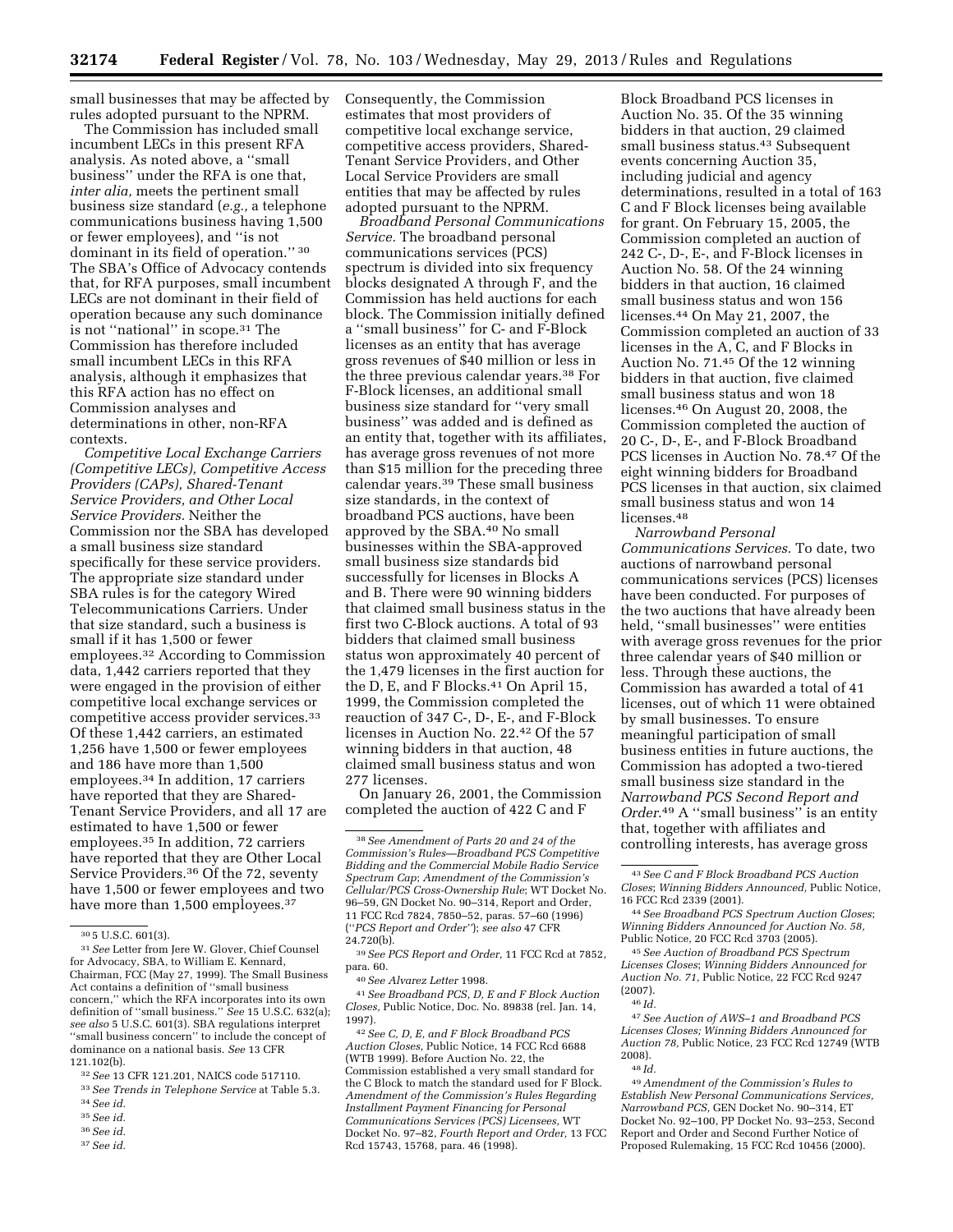revenues for the three preceding years of not more than \$40 million. A ''very small business'' is an entity that, together with affiliates and controlling interests, has average gross revenues for the three preceding years of not more than \$15 million. The SBA has approved these small business size standards.50

*Rural Radiotelephone Service.* The Commission has not adopted a size standard for small businesses specific to the Rural Radiotelephone Service. A significant subset of the Rural Radiotelephone Service is the Basic Exchange Telephone Radio System (''BETRS''). In the present context, the Commission uses the SBA's small business size standard applicable to Wireless Telecommunications Carriers (except Satellite), *i.e.,* an entity employing no more than 1,500 persons.51 There are approximately 1,000 licensees in the Rural Radiotelephone Service, and the Commission estimates that there are 1,000 or fewer small entity licensees in the Rural Radiotelephone Service that may be affected by the rules and policies adopted herein.

*Wireless Communications Services.*  This service can be used for fixed, mobile, radiolocation, and digital audio broadcasting satellite uses in the 2305– 2320 MHz and 2345–2360 MHz bands. The Commission defined ''small business'' for the wireless communications services (WCS) auction as an entity with average gross revenues of \$40 million for each of the three preceding years, and a ''very small business'' as an entity with average gross revenues of \$15 million for each of the three preceding years.52 The SBA has approved these definitions.53 The Commission auctioned geographic area licenses in the WCS service. In the auction, which commenced on April 15, 1997 and closed on April 25, 1997, there were seven bidders that won 31 licenses that qualified as very small business entities, and one bidder that won one license that qualified as a small business entity.

*220 MHz Radio Service—Phase I Licensees.* The 220 MHz service has both Phase I and Phase II licenses. Phase I licensing was conducted by lotteries in 1992 and 1993. There are approximately 1,515 such non-nationwide licensees and four nationwide licensees currently authorized to operate in the 220 MHz band. The Commission has not developed a small business size standard for small entities specifically applicable to such incumbent 220 MHz Phase I licensees. To estimate the number of such licensees that are small businesses, the Commission applies the small business size standard under the SBA rules applicable. The SBA has deemed a wireless business to be small if it has 1,500 or fewer employees.54 For this service, the SBA uses the category of Wireless Telecommunications Carriers (except Satellite). Census data for 2007, which supersede data contained in the 2002 Census, show that there were 1,383 firms that operated that year.55 Of those 1,383, 1,368 had fewer than 100 employees, and 15 firms had more than 100 employees. Thus under this category and the associated small business size standard, the majority of firms can be considered small.

*220 MHz Radio Service—Phase II Licensees.* The 220 MHz service has both Phase I and Phase II licenses. The Phase II 220 MHz service is a new service, and is subject to spectrum auctions. In the *220 MHz Third Report and Order,* the Commission adopted a small business size standard for defining ''small'' and ''very small'' businesses for purposes of determining their eligibility for special provisions such as bidding credits and installment payments.56 This small business standard indicates that a ''small business'' is an entity that, together with its affiliates and controlling principals, has average gross revenues not exceeding \$15 million for the preceding three years.57 A ''very small business'' is defined as an entity that, together with its affiliates and controlling principals, has average gross revenues that do not exceed \$3 million for the preceding

*ds*\_*[name=EC0751SSSZ5&-](http://factfinder.census.gov/servlet/IBQTable?_bm=y&-geo_id=&-fds_name=EC0700A1&-_skip=700&-ds_name=EC0751SSSZ5&-_lang=en)*\_*lang=en*.

56Amendment of Part 90 of the Commission's Rules to Provide For the Use of the 220–222 MHz Band by the Private Land Mobile Radio Service, *Third Report and Order,* 12 FCC Rcd 10943, 11068– 70 paras. 291–295 (1997).

three years.58 The SBA has approved these small size standards.59 Auctions of Phase II licenses commenced on and closed in 1998.60 In the first auction, 908 licenses were auctioned in three different-sized geographic areas: Three nationwide licenses, 30 Regional Economic Area Group (EAG) Licenses, and 875 Economic Area (EA) Licenses. Of the 908 licenses auctioned, 693 were sold.61 Thirty-nine small businesses won 373 licenses in the first 220 MHz auction. A second auction included 225 licenses: 216 EA licenses and 9 EAG licenses. Fourteen companies claiming small business status won 158 licenses.62 A third auction included four licenses: 2 BEA licenses and 2 EAG licenses in the 220 MHz Service. No small or very small business won any of these licenses.63 In 2007, the Commission conducted a fourth auction of the 220 MHz licenses.64 Bidding credits were offered to small businesses. A bidder with attributed average annual gross revenues that exceeded \$3 million and did not exceed \$15 million for the preceding three years (''small business'') received a 25 percent discount on its winning bid. A bidder with attributed average annual gross revenues that did not exceed \$3 million for the preceding three years received a 35 percent discount on its winning bid (''very small business''). Auction 72, which offered 94 Phase II 220 MHz Service licenses, concluded in 2007.65 In this auction, five winning bidders won a total of 76 licenses. Two winning bidders identified themselves as very small businesses won 56 of the 76 licenses. One of the winning bidders that

63*See* ''Multi-Radio Service Auction Closes,'' Public Notice, 17 FCC Rcd 1446 (WTB 2002).

64*See* ''Auction of Phase II 220 MHz Service Spectrum Scheduled for June 20, 2007, Notice and Filing Requirements, Minimum Opening Bids, Upfront Payments and Other Procedures for Auction 72, *Public Notice,* 22 FCC Rcd 3404 (2007).

65*See* ''Auction of Phase II 220 MHz Service Spectrum Licenses Closes, Winning Bidders Announced for Auction 72, Down Payments due July 18, 2007, FCC Forms 601 and 602 due July 18, 2007, Final Payments due August 1, 2007, Ten-Day Petition to Deny Period, Public Notice, 22 FCC Rcd 11573 (2007).

<sup>50</sup>*See* Letter to Amy Zoslov, Chief, Auctions and Industry Analysis Division, Wireless

Telecommunications Bureau, FCC, from Aida Alvarez, Administrator, SBA (Dec. 2, 1998).

<sup>51</sup>NAICS Code 51210.

<sup>52</sup>Amendment of the Commission's Rules to Establish Part 27, the Wireless Communications Service (WCS), *Report and Order,* 12 FCC Rcd 10785, 10879 para. 194 (1997).

<sup>53</sup>*See* Letter to Amy Zoslov, Chief, Auctions and Industry Analysis Division, Wireless Telecommunications Bureau, Federal Communications Commission, from Aida Alvarez, Administrator, Small Business Administration, dated December 2, 1998.

<sup>54</sup> 13 CFR 121.201, NAICS code 517210 (2007 NAICS). The now-superseded, pre-2007 CFR citations were 13 CFR 121.201, NAICS codes 517211 and 517212 (referring to the 2002 NAICS).

<sup>55</sup>U.S. Census Bureau, 2007 Economic Census, Sector 51, 2007 NAICS code 517210 (rel. Oct. 20, 2009), *[http://factfinder.census.gov/servlet/](http://factfinder.census.gov/servlet/IBQTable?_bm=y&-geo_id=&-fds_name=EC0700A1&-_skip=700&-ds_name=EC0751SSSZ5&-_lang=en)  IBQTable?*\_*[bm=y&-geo](http://factfinder.census.gov/servlet/IBQTable?_bm=y&-geo_id=&-fds_name=EC0700A1&-_skip=700&-ds_name=EC0751SSSZ5&-_lang=en)*\_*id=& fds*\_*[name=EC0700A1&-](http://factfinder.census.gov/servlet/IBQTable?_bm=y&-geo_id=&-fds_name=EC0700A1&-_skip=700&-ds_name=EC0751SSSZ5&-_lang=en)*\_*skip=700&-* 

<sup>57</sup> *Id.* at 11068 para. 291.

<sup>58</sup> *Id.* 

<sup>59</sup>*See* Letter to Daniel Phythyon, Chief, Wireless Telecommunications Bureau, Federal Communications Commission, from Aida Alvarez, Administrator, Small Business Administration, dated January 6, 1998 (*Alvarez to Phythyon Letter 1998*).

<sup>60</sup>*See generally* ''220 MHz Service Auction Closes,'' Public Notice, 14 FCC Rcd 605 (WTB 1998).

<sup>61</sup>*See* ''FCC Announces It is Prepared to Grant 654 Phase II 220 MHz Licenses After Final Payment is Made,'' *Public Notice,* 14 FCC Rcd 1085 (WTB 1999).

<sup>62</sup>*See* ''Phase II 220 MHz Service Spectrum Auction Closes," Public Notice, 14 FCC Rcd 11218 (WTB 1999).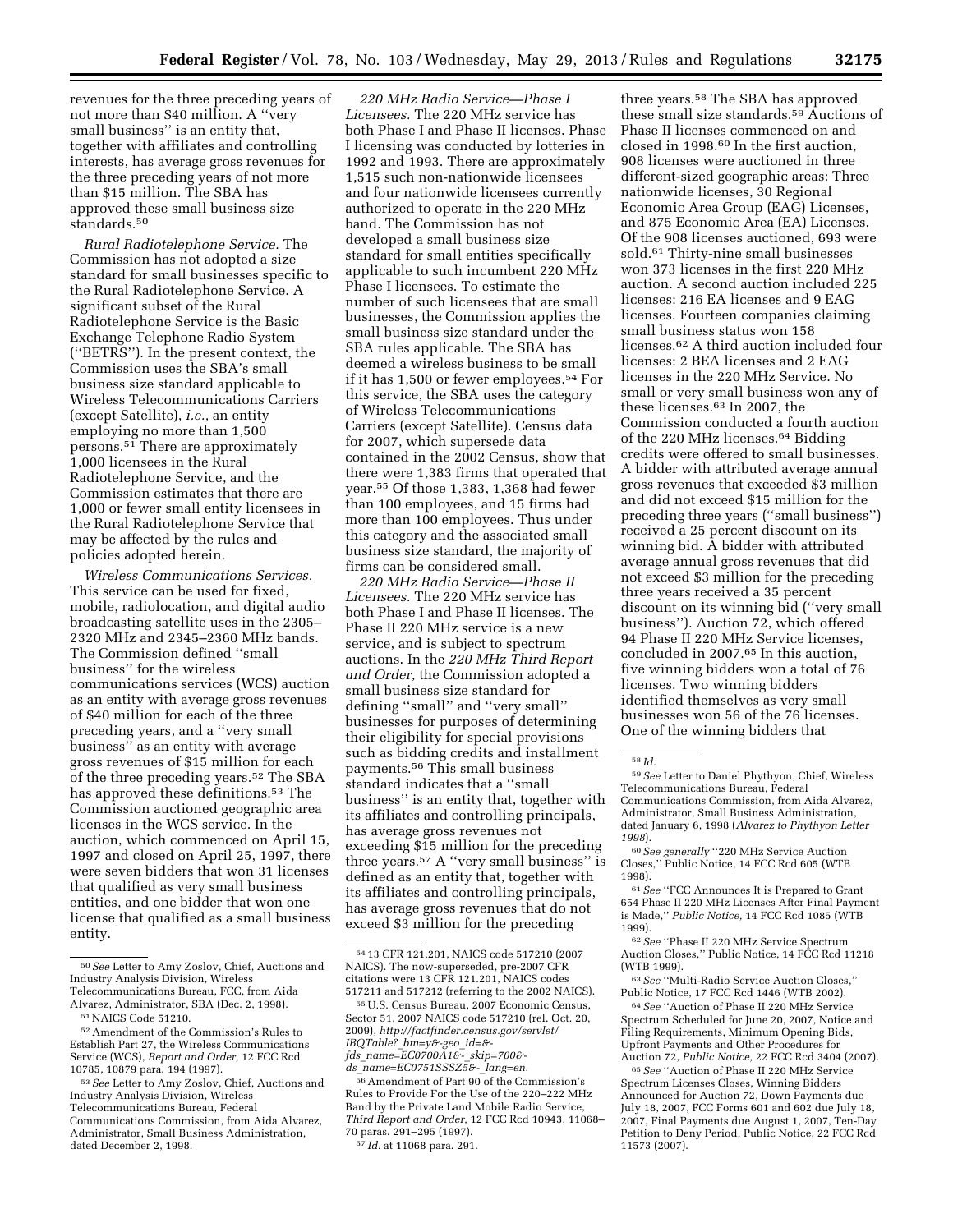identified themselves as a small business won 5 of the 76 licenses won.

*Wireless Telephony.* Wireless telephony includes cellular, personal communications services, and specialized mobile radio telephony carriers. As noted, the SBA has developed a small business size standard for Wireless Telecommunications Carriers (except Satellite).66 Under the SBA small business size standard, a business is small if it has 1,500 or fewer employees.67 According to Trends in Telephone Service data, 413 carriers reported that they were engaged in wireless telephony.<sup>68</sup> Of these, an estimated 261 have 1,500 or fewer employees and 152 have more than 1,500 employees.69 Therefore, more than half of these entities can be considered small.

*Satellite Telecommunications Providers.* Two economic census categories address the satellite industry. The first category has a small business size standard of \$15 million or less in average annual receipts, under SBA rules.70 The second has a size standard of \$25 million or less in annual receipts.71

The category of Satellite Telecommunications ''comprises establishments primarily engaged in providing telecommunications services to other establishments in the telecommunications and broadcasting industries by forwarding and receiving communications signals via a system of satellites or reselling satellite telecommunications.'' 72 Census Bureau data for 2007 show that 512 Satellite Telecommunications firms that operated for that entire year.73 Of this total, 464 firms had annual receipts of under \$10 million, and 18 firms had receipts of \$10 million to \$24,999,999.74 Consequently, the Commission estimates that the majority of Satellite Telecommunications firms are small entities that might be affected by our action.

The second category, *i.e.,* ''All Other Telecommunications,'' comprises ''establishments primarily engaged in providing specialized

- 71 13 CFR 121.201, NAICS code 517919.
- 72U.S. Census Bureau, 2007 NAICS Definitions, ''517410 Satellite Telecommunications.''

73*See [http://factfinder.census.gov/servlet/IBQ](http://factfinder.census.gov/servlet/IBQTable?_bm=y&-geo_id=&-_skip=900&-ds_name=EC0751SSSZ4&-_lang=en) Table?*\_*bm=y&-geo*\_*id=&-*\_*[skip=900&-ds](http://factfinder.census.gov/servlet/IBQTable?_bm=y&-geo_id=&-_skip=900&-ds_name=EC0751SSSZ4&-_lang=en)*\_*name= [EC0751SSSZ4&-](http://factfinder.census.gov/servlet/IBQTable?_bm=y&-geo_id=&-_skip=900&-ds_name=EC0751SSSZ4&-_lang=en)*\_*lang=en*. telecommunications services, such as satellite tracking, communications telemetry, and radar station operation. This industry also includes establishments primarily engaged in providing satellite terminal stations and associated facilities connected with one or more terrestrial systems and capable of transmitting telecommunications to, and receiving telecommunications from, satellite systems. Establishments providing Internet services or Voice over Internet Protocol (VoIP) services via client-supplied telecommunications connections are also included in this industry.'' 75 For this category, Census Bureau data for 2007 show that there were a total of 2,383 firms that operated for the entire year.76 Of this total, 2,346 firms had annual receipts of under \$25 million and 37 firms had annual receipts of \$25 million to \$49, 999,999.77 Consequently, the Commission estimates that the majority of All Other Telecommunications firms are small entities that might be affected by our action.

#### 2. Equipment Manufacturers

*Radio and Television Broadcasting and Wireless Communications Equipment Manufacturing.* The Census Bureau defines this category as follows: ''This industry comprises establishments primarily engaged in manufacturing radio and television broadcast and wireless communications equipment. Examples of products made by these establishments are: Transmitting and receiving antennas, cable television equipment, GPS equipment, pagers, cellular phones, mobile communications equipment, and radio and television studio and broadcasting equipment.'' 78 The SBA has developed a small business size standard for firms in this category, which is: All such firms having 750 or fewer employees.79 According to Census Bureau data for 2010, there were a total of 810 establishments in this category that operated for the entire year.<sup>80</sup> Of

78U.S. Census Bureau, 2007 NAICS Definitions, ''334220 Radio and Television Broadcasting and Wireless Communications Equipment Manufacturing''; *[http://www.census.gov/naics/](http://www.census.gov/naics/2007/def/ND334220.HTM#N334220) [2007/def/ND334220.HTM#N334220](http://www.census.gov/naics/2007/def/ND334220.HTM#N334220)*. 79 13 CFR 121.201, NAICS code 334220.

80U.S. Census Bureau, American FactFinder, 2010 Economic Census, Industry Series, Industry Statistics by Employment Size, NAICS code 334220 (released June 26, 2012); *[http://](http://factfinder.census.gov)* 

this total, 787 had employment of fewer than 500, and an additional 23 had employment of 500 to 999.81 Thus, under this size standard, the majority of firms can be considered small.

*Semiconductor and Related Device Manufacturing.* These establishments manufacture ''computer storage devices that allow the storage and retrieval of data from a phase change, magnetic, optical, or magnetic/optical media. The SBA has developed a small business size standard for this category of manufacturing; that size standard is 500 or fewer employees' storage and retrieval of data from a phase change, magnetic, optical, or magnetic/optical media.'' 82 According to data from the 2007 U.S. Census, in 2007, there were 954 establishments engaged in this business. Of these, 545 had from 1 to 19 employees; 219 had from 20 to 99 employees; and 190 had 100 or more employees.83 Based on this data, the Commission concludes that the majority of the businesses engaged in this industry are small.

3. Information Service and Software Providers

*Software Publishers.* Since 2007 these services have been defined within the broad economic census category of Custom Computer Programming Services; that category is defined as establishments primarily engaged in writing, modifying, testing, and supporting software to meet the needs of a particular customer. The SBA has developed a small business size standard for this category, which is annual gross receipts of \$25 million or less. According to data from the 2007 U.S. Census, there were 41,571 establishments engaged in this business in 2007. Of these, 40,149 had annual gross receipts of less than \$10,000,000. Another 1,422 establishments had gross receipts of \$10,000,000 or more. Based on this data, the Commission concludes

<sup>66</sup> 13 CFR 121.201, NAICS code 517210.

<sup>67</sup> *Id.* 

<sup>68</sup>Trends in Telephone Service at Table 5.3. 69 *Id.* 

<sup>70</sup> 13 CFR 121.201, NAICS code 517410.

<sup>74</sup>*[http://factfinder.census.gov/servlet/IBQTable?](http://factfinder.census.gov/servlet/IBQTable?_bm=y&-geo_id=&-_skip=900&-ds_name=EC0751SSSZ4&-_lang=en)*\_ *bm=y&-geo*\_*id=&-*\_*[skip=900&-ds](http://factfinder.census.gov/servlet/IBQTable?_bm=y&-geo_id=&-_skip=900&-ds_name=EC0751SSSZ4&-_lang=en)*\_*name= [EC0751SSSZ4&-](http://factfinder.census.gov/servlet/IBQTable?_bm=y&-geo_id=&-_skip=900&-ds_name=EC0751SSSZ4&-_lang=en)*\_*lang=en*.

<sup>75</sup>*[http://www.census.gov/cgi-bin/sssd/naics/](http://www.census.gov/cgi-bin/sssd/naics/naicsrch?code=517919&search=2007%20NAICS%20Search) [naicsrch?code=517919&search=2007%20](http://www.census.gov/cgi-bin/sssd/naics/naicsrch?code=517919&search=2007%20NAICS%20Search) [NAICS%20Search](http://www.census.gov/cgi-bin/sssd/naics/naicsrch?code=517919&search=2007%20NAICS%20Search)*.

<sup>76</sup>*U.S. Cen[shttp://factfinder.census.gov/servlet/](http://factfinder.census.gov/servlet/IBQTable?_bm=y&-geo_id=&-_skip=900&-ds_name=EC0751SSSZ4&-_lang=en) IBQTable?*\_*bm=y&-geo*\_*id=&-*\_*[skip=900&-ds](http://factfinder.census.gov/servlet/IBQTable?_bm=y&-geo_id=&-_skip=900&-ds_name=EC0751SSSZ4&-_lang=en)*\_*name [=EC0751SSSZ4&-](http://factfinder.census.gov/servlet/IBQTable?_bm=y&-geo_id=&-_skip=900&-ds_name=EC0751SSSZ4&-_lang=en)*\_*lang=en*.

<sup>77</sup>*[http://factfinder.census.gov/servlet/IBQTable?](http://factfinder.census.gov/servlet/IBQTable?_bm=y&-geo_id=&-_skip=900&-ds_name=EC0751SSSZ4&-_lang=en)*\_ *bm=y&-geo*\_*id=&-*\_*[skip=900&-ds](http://factfinder.census.gov/servlet/IBQTable?_bm=y&-geo_id=&-_skip=900&-ds_name=EC0751SSSZ4&-_lang=en)*\_*name= [EC0751SSSZ4&-](http://factfinder.census.gov/servlet/IBQTable?_bm=y&-geo_id=&-_skip=900&-ds_name=EC0751SSSZ4&-_lang=en)*\_*lang=en*.

*[factfinder.census.gov](http://factfinder.census.gov)*. The number of ''establishments'' is a less helpful indicator of small business prevalence in this context than would be the number of ''firms'' or ''companies,'' because the latter take into account the concept of common ownership or control. Any single physical location for an entity is an establishment, even though that location may be owned by a different establishment. Thus, the numbers given may reflect inflated numbers of businesses in this category, including the numbers of small businesses.

<sup>81</sup> *Id.* Eighteen establishments had employment of 1,000 or more.

<sup>82</sup>U.S. Census Bureau, 2007 Economic Census, Industry Series: Manufacturing, ''Semiconductor and Related Device Manufacturing, '' NAICS code 334413.

<sup>83</sup>*[http://factfinder.census.gov/servlet/IBQTable?](http://factfinder.census.gov/servlet/IBQTable?_bm=y&-geo_id=&-_skip=300&-ds_name=EC0731I1&-_lang=en)*\_ *bm=y&-geo*\_*id=&-*\_*skip=300&-ds*\_*[name=EC0731I1&](http://factfinder.census.gov/servlet/IBQTable?_bm=y&-geo_id=&-_skip=300&-ds_name=EC0731I1&-_lang=en) -*\_*[lang=en](http://factfinder.census.gov/servlet/IBQTable?_bm=y&-geo_id=&-_skip=300&-ds_name=EC0731I1&-_lang=en)*.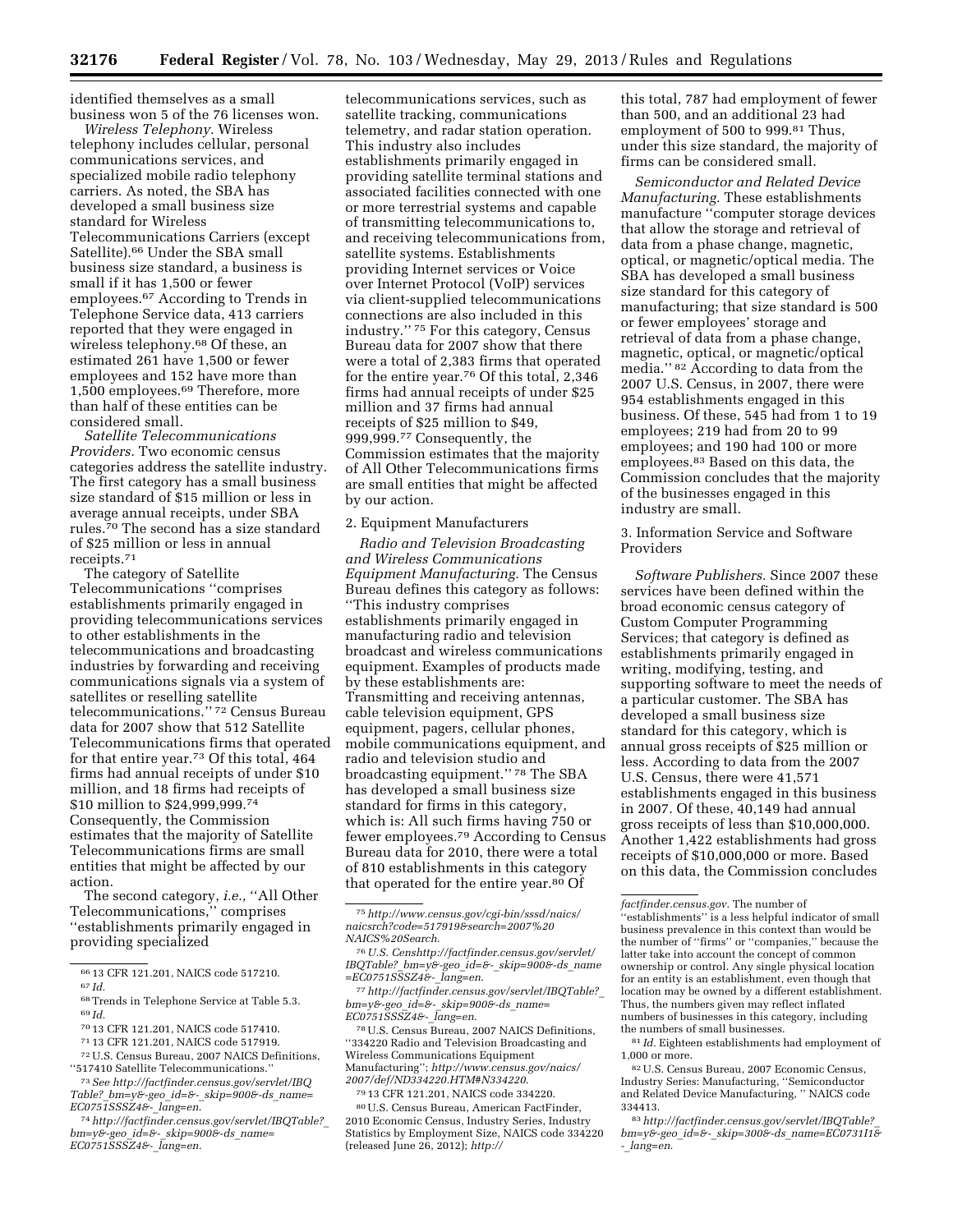that the majority of the businesses engaged in this industry are small.

*Internet Service Providers.* Since 2007, these services have been defined within the broad economic census category of Wired Telecommunications Carriers; that category is defined as follows: ''This industry comprises establishments primarily engaged in operating and/or providing access to transmission facilities and infrastructure that they own and/or lease for the transmission of voice, data, text, sound, and video using wired telecommunications networks. Transmission facilities may be based on a single technology or a combination of technologies.'' 84 The SBA has developed a small business size standard for this category, which is: All such firms having 1,500 or fewer employees.85 According to Census Bureau data for 2007, there were 3,188 firms in this category, total, that operated for the entire year.86 Of this total, 3,144 firms had employment of 999 or fewer employees, and 44 firms had employment of 1000 employees or more.87 Thus, under this size standard, the majority of firms can be considered small. In addition, according to Census Bureau data for 2007, there were a total of 396 firms in the category Internet Service Providers (broadband) that operated for the entire year.88 Of this total, 394 firms had employment of 999 or fewer employees, and two firms had employment of 1000 employees or more.89 Consequently, the Commission estimates that the majority of these firms are small entities that may be affected by rules adopted pursuant to the *R&O*.

*Internet Publishing and Broadcasting and Web Search Portals.* The Commission's action may pertain to interconnected Voice over Internet Protocol (VoIP) services, which could be provided by entities that provide other services such as email, online gaming, web browsing, video conferencing, instant messaging, and other, similar IPenabled services. The Commission has

87*See id.* 

88U.S. Census Bureau, 2007 Economic Census, Information: Subject Series—Estab and Firm Size: Table 5, ''Employment Size of Firms for the United States: 2007, NAICS Code 5171103'' (issued Nov. 2010).

not adopted a size standard for entities that create or provide these types of services or applications. However, the Census Bureau has identified firms that ''primarily engaged in (1) publishing and/or broadcasting content on the Internet exclusively or (2) operating Web sites that use a search engine to generate and maintain extensive databases of Internet addresses and content in an easily searchable format (and known as Web search portals).'' 90 The SBA has developed a small business size standard for this category, which is: All such firms having 500 or fewer employees.91 According to Census Bureau data for 2007, there were 2,705 firms in this category that operated for the entire year.92 Of this total, 2,682 firms had employment of 499 or fewer employees, and 23 firms had employment of 500 employees or more.93 Consequently, the Commission estimates that the majority of these firms are small entities that may be affected by rules adopted pursuant to the *R&O*.

*All Other Information Services.* The Census Bureau defines this industry as including ''establishments primarily engaged in providing other information services (except news syndicates, libraries, archives, Internet publishing and broadcasting, and Web search portals).'' 94 The Commission's action pertains to interconnected VoIP services, which could be provided by entities that provide other services such as email, online gaming, web browsing, video conferencing, instant messaging, and other, similar IP-enabled services. The SBA has developed a small business size standard for this category; that size standard is \$7.0 million or less in average annual receipts.95 According to Census Bureau data for 2007, there were 367 firms in this category that operated for the entire year.96 Of these, 334 had annual receipts of under \$5.0

92U.S. Census Bureau, 2007 Economic Census, Information: Subject Series—Estab and Firm Size: Table 5, ''Employment Size of Firms for the United States: 2007, NAICS Code 519130'' (issued Nov. 2010).

94U.S. Census Bureau, ''2007 NAICS Definitions: 519190 All Other Information Services'', *available at [http://www.census.gov/cgi-bin/sssd/naics/](http://www.census.gov/cgi-bin/sssd/naics/naicsrch?code=519190&search=2007%20NAICS%20Search) [naicsrch?code=519190&search=2007%20NAICS](http://www.census.gov/cgi-bin/sssd/naics/naicsrch?code=519190&search=2007%20NAICS%20Search) [%20Search](http://www.census.gov/cgi-bin/sssd/naics/naicsrch?code=519190&search=2007%20NAICS%20Search)* (last visited Mar. 27, 2013).

95*See* 13 CFR 121.201, NAICS code 519190.

96U.S. Census Bureau, 2007 Economic Census, Information: Subject Series—Estab and Firm Size: Table 5, ''Employment Size of Firms for the United States: 2007, NAICS Code 519190'' (issued Nov. 2010).

million, and an additional 11 firms had receipts of between \$5 million and \$9,999,999.97 Consequently, the Commission estimates that the majority of these firms are small entities that may be affected by our action.

*All Other Telecommunications.* The Census Bureau defines this industry as including ''establishments primarily engaged in providing specialized telecommunications services, such as satellite tracking, communications telemetry, and radar station operation. This industry also includes establishments primarily engaged in providing satellite terminal stations and associated facilities connected with one or more terrestrial systems and capable of transmitting telecommunications to, and receiving telecommunications from, satellite systems. Establishments providing Internet services or Voice over Internet Protocol (VoIP) services via client-supplied telecommunications connections are also included in this industry.'' 98 The SBA has developed a small business size standard for this category; that size standard is \$30.0 million or less in average annual receipts.99 According to Census Bureau data for 2007, there were 2,383 firms in this category that operated for the entire year.100 Of these, 2,305 establishments had annual receipts of under \$10 million and 84 establishments had annual receipts of \$10 million or more.101 Consequently, the Commission estimates that the majority of these firms are small entities that may be affected by our action.

## *D. Description of Projected Reporting, Recordkeeping, and Other Compliance Requirements*

In the *R&O*, the Commission amends its part 20 rules to require CMRS providers and certain interconnected text providers to implement ''bounceback'' messages when a consumer attempts to text 911 in an area where text-to-911 is unavailable. Specifically, the rules apply to all CMRS providers as well as all providers of interconnected text messaging services that enable

100U.S. Census Bureau, 2007 Economic Census, Information: Subject Series—Estab and Firm Size: Table 4, ''Receipts Size of Firms for the United States: 2007, NAICS Code 517919'' (issued Nov. 2010).

<sup>84</sup>U.S. Census Bureau, 2007 NAICS Definitions, ''517110 Wired Telecommunications Carriers'' (partial definition), *available at [http://](http://www.census.gov/cgi-bin/sssd/naics/naicsrch?code=517110&search=2007%20NAICS%20Search) [www.census.gov/cgi-bin/sssd/naics/naicsrch?code=](http://www.census.gov/cgi-bin/sssd/naics/naicsrch?code=517110&search=2007%20NAICS%20Search) [517110&search=2007%20NAICS%20Search](http://www.census.gov/cgi-bin/sssd/naics/naicsrch?code=517110&search=2007%20NAICS%20Search)* (last visited Mar. 27, 2013).

<sup>85</sup> 13 CFR 121.201, NAICS code 517110.

<sup>86</sup>U.S. Census Bureau, 2007 Economic Census, Information: Subject Series—Estab and Firm Size: Table 5, ''Employment Size of Firms for the United States: 2007, NAICS Code 517110'' (issued Nov. 2010).

<sup>89</sup>*See id.* 

<sup>90</sup>U.S. Census Bureau, ''2007 NAICS Definitions: 519130 Internet Publishing and Broadcasting and Web Search Portals,'' *available at [http://](http://www.census.gov/cgi-bin/sssd/naics/naicsrch?code=519130&search=2007%20NAICS%20Search) [www.census.gov/cgi-bin/sssd/naics/naicsrch?code=](http://www.census.gov/cgi-bin/sssd/naics/naicsrch?code=519130&search=2007%20NAICS%20Search) [519130&search=2007%20NAICS%20Search](http://www.census.gov/cgi-bin/sssd/naics/naicsrch?code=519130&search=2007%20NAICS%20Search)* (last visited Mar. 27, 2013).

<sup>91</sup>*See* 13 CFR 121.201, NAICS code 519130.

<sup>93</sup> *Id.* 

<sup>97</sup>U.S. Census Bureau, 2007 Economic Census, Information: Subject Series—Estab and Firm Size: Table 4, ''Receipts Size of Firms for the United States: 2007, NAICS Code 519190'' (issued Nov. 2010).

<sup>98</sup>U.S. Census Bureau, ''2007 NAICS Definitions: 517919 All Other Telecommunications,'' *available at [http://www.census.gov/cgi-bin/sssd/naics/](http://www.census.gov/cgi-bin/sssd/naics/naicsrch?code=517919&search=2007%20NAICS%20Search) [naicsrch?code=517919&search=2007%20](http://www.census.gov/cgi-bin/sssd/naics/naicsrch?code=517919&search=2007%20NAICS%20Search) [NAICS%20Search](http://www.census.gov/cgi-bin/sssd/naics/naicsrch?code=517919&search=2007%20NAICS%20Search)* (last visited Mar. 27, 2013). 99*See* 13 CFR 121.201, NAICS code 517919.

<sup>101</sup>*See id.*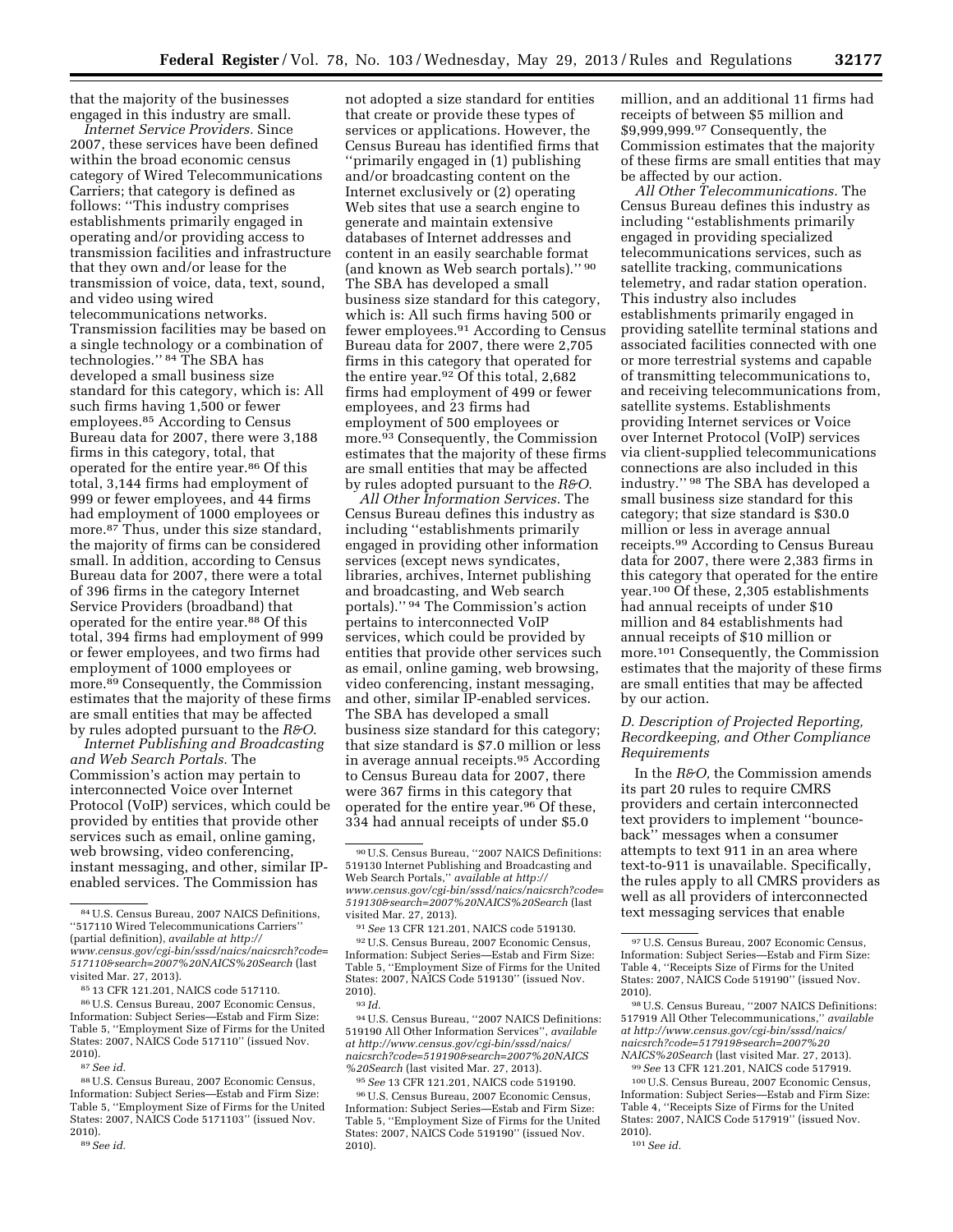consumers to send text messages to and receive text messages from all or substantially all text-capable U.S. telephone numbers, including through the use of applications downloaded or otherwise installed on mobile phones. The rules also require covered text providers that are delivering texts to PSAPs that are supporting text-to-911 to provide a mechanism for the PSAP to request temporary suspension of text for any reason, including but not limited to network congestion, call-taker overload, PSAP failure, or security breach. In those circumstances, the covered text provider must provide a bounce-back message to any consumer attempting to send a text to 911 in the area covered by the temporary suspension. Covered text providers must also provide a mechanism to allow PSAPs to resume text-to-911 service after such temporary suspension.

The projected compliance requirements resulting from the *R&O*  will apply to all entities in the same manner. The Commission believes that applying the same rules equally to all entities in this context is necessary to alleviate potential consumer confusion from adopting different rules for different providers. As the nation transitions to full text-to-911, it is critical that all consumers, including consumers of services offered by small entities, be made aware of the limitations of text-to-911 in their area. The Commission believes, and the record in this proceeding confirms, that the costs and/or administrative burdens associated with the rules will not unduly burden small entities.

Compliance costs for the new rule will be small, requiring only minor coding and/or server changes. Based on the record, CMRS providers and interconnected text providers have agreed that these changes are technically and financially feasible, with small costs to the covered provider. Additionally, the Commission provides an example of language that covered providers may use to satisfy the bounce-back requirement, further reducing potential administrative, legal and technical costs of compliance.

## *E. Steps Taken To Minimize Significant Economic Impact on Small Entities, and Significant Alternatives Considered*

The RFA requires an agency to describe any significant, specifically small business alternatives that it has considered in reaching its proposed approach, which may include the following four alternatives (among others):  $\cdot$ <sup>7</sup>(1) the establishment of differing compliance or reporting requirements or timetables that take into account the resources available to small entities; (2) the clarification, consolidation, or simplification of compliance or reporting requirements under the rule for small entities; (3) the use of performance, rather than design, standards; and (4) an exemption from coverage of the rule, or any part thereof, for small entities. ''102

Based on the Commission's review of the record, the Commission finds that it is practicable for all CMRS providers, including small providers, to implement a bounce-back notification without incurring unduly burdensome costs. The record also reflects that it would not be unduly burdensome for covered text providers to implement bounceback capability.103 The record in this proceeding indicates that some service providers, including small or rural providers,104 as well as covered text providers,105 already send an automatic bounce-back message to their subscribers when a subscriber attempts to send a text to 911. The *R&O*  recognizes the technical and operational issues that must be addressed before imposing a specific notification requirement, and allows time for implementation of a standardized message.

In considering the record received in response to the *FNPRM,* the Commission examined alternatives to ease the burden on small and rural covered text providers. These alternatives included extending the implementation deadline, or exempting small and rural covered text providers. However, the record in this proceeding indicates that the technical and financial costs for implementing bounce-back messages are small. Many small carriers have argued that they can meet the requirements imposed in this *R&O* on a faster timeline than the one established in the rules. For example, the Competitive Carriers Association (CCA), which represents many small and rural CMRS providers, states that, ''. . . based on recent business developments cultivated by CCA and its members, most CCA carrier members will now be able to implement a bounce-back message by June 30, 2013. ''106 Nonetheless, in order to further ease the burden on small and rural covered providers, the rules the

106CCA *Ex Parte* at 1.

Commission adopts in the *R&O* extend the deadline proposed in the *Further Notice of Proposed Rulemaking* from June 30, 2013 to September 30, 2013. Additionally, the rules adopted in the *R&O* allow for certain limited exemptions in cases where it is technologically infeasible to implement a bounce-back message (*e.g.,* for certain handsets that are incapable of doing so).

Further, the *R&O* contains a detailed Cost-Benefit Analysis which finds that the life-saving public safety benefits of imposing a bounce-back requirement on covered text providers far outweigh the costs of such a rule.

Finally, in the event that small entities face unique circumstances with respect to these rules, such entities may request waiver relief from the Commission. Accordingly, the Commission finds that it has discharged its duty to consider the burdens imposed on small entities.

#### *E. Legal Basis*

The legal basis for any action that may be taken pursuant to this *R&O* is contained in Sections 1, 4(i), 301, 303(b), 303(r), 307, 309, 316, 319, 324, 332, 333, 615a, 615a–1, and 615b of the Communications Act of 1934, as amended, 47 U.S.C. 151, 154(i), 301, 303(b), 303(r), 307, 309, 316, 319, 324, 332, 333, 615a, 615a–1, 615b, and 47 U.S.C. 615c.

# *F. Federal Rules That May Duplicate, Overlap, or Conflict With the Proposed Rule*

#### None.

# **List of Subjects in 47 CFR Part 20**

Communications common carriers, Communications equipment, Radio.

Federal Communications Commission. **Marlene Dortch,** 

*Secretary.* 

#### **Final Rules**

For the reasons discussed in the preamble, the Federal Communications Commission amends 47 CFR part 20 as follows:

# **PART 20—COMMERCIAL MOBILE SERVICES**

■ 1. The authority citation for part 20 is revised to read as follows:

**Authority:** 47 U.S.C. Sections 151, 154, 160, 201, 251–254, 301, 303, 303(b), 303(r), 307, 309, 316, 319, 324, 332, 333, 615a, 615a– 1, 615b, and 615c unless otherwise noted. Section 20.12 is also issued under 47 U.S.C. 1302.

■ 2. Section 20.18 is amended by adding paragraph (n) to read as follows:

<sup>102</sup> 5 U.S.C. 603(c)(1)–(c)(4).

<sup>103</sup>*See, e.g.,* Letter from Rebecca Murphy Thompson, General Counsel, to Marlene H. Dortch, Secretary, Federal Communications Commission, in PS Docket No. 11–153 and PS Docket No. 10–255, March 25, 2013 (CCA Ex Parte); Proximiti Comments at 1.

<sup>104</sup>For example, SouthernLINC.

<sup>105</sup>For example, textPlus and Heywire.